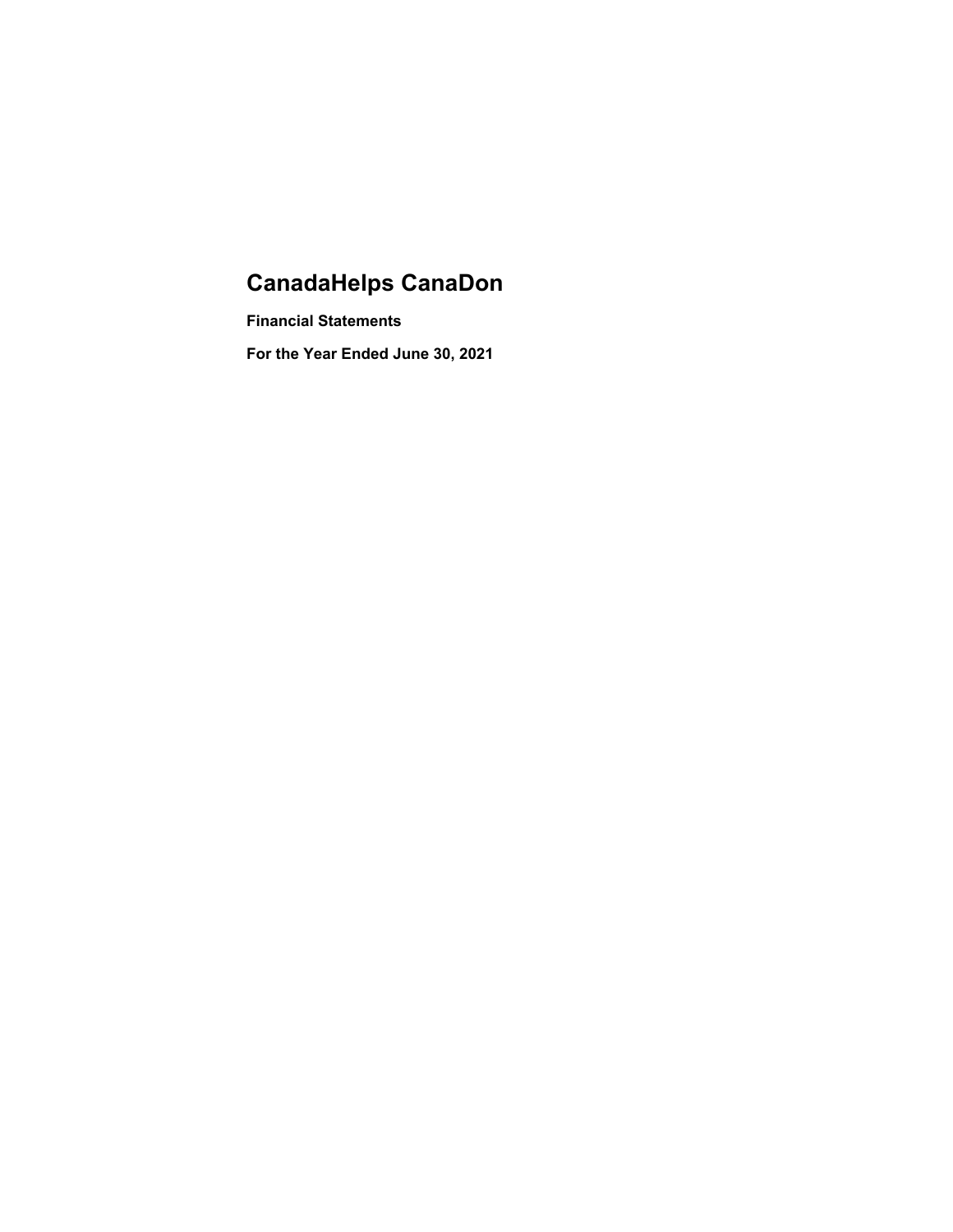

# **INDEPENDENT AUDITOR'S REPORT**

## **To the Members of CanadaHelps CanaDon**

## *Opinion*

We have audited the financial statements of CanadaHelps CanaDon, (the "Organization"), which comprise the statement of financial position as at June 30, 2021 and the statements of operations, changes in net assets and cash flows for the year then ended, and notes to the financial statements, including a summary of significant accounting policies.

In our opinion, the accompanying financial statements present fairly, in all material respects, the financial position of the Organization as at June 30, 2021, and results of its operations and its cash flows for the year then ended in accordance with Canadian accounting standards for not-for-profit organizations.

## *Basis for Opinion*

We conducted our audit in accordance with Canadian generally accepted auditing standards. Our responsibilities under those standards are further described in the *Auditor's Responsibilities for the Audit of the Financial Statements* section of our report. We are independent of the Organization in accordance with the ethical requirements that are relevant to our audit of the financial statements in Canada, and we have fulfilled our other ethical responsibilities in accordance with these requirements. We believe that the audit evidence we have obtained is sufficient and appropriate to provide a basis for our opinion.

#### *Responsibilities of Management and Those Charged with Governance for the Financial Statements*

Management is responsible for the preparation and fair presentation of the financial statements in accordance with Canadian accounting standards for not-for-profit organizations, and for such internal control as management determines is necessary to enable the preparation of financial statements that are free from material misstatement, whether due to fraud or error.

In preparing the financial statements, management is responsible for assessing the Organization's ability to continue as a going concern, disclosing, as applicable, matters related to going concern and using the going concern basis of accounting unless management either intends to liquidate the Organization or to cease operations, or has no realistic alternative but to do so.

Those charged with governance are responsible for overseeing the Organization's financial reporting process.

#### *Auditor's Responsibilities for the Audit of the Financial Statements*

Our objectives are to obtain reasonable assurance about whether the financial statements as a whole are free from material misstatement, whether due to fraud or error, and to issue an auditor's report that includes our opinion. Reasonable assurance is a high level of assurance, but is not a guarantee that an audit conducted in accordance with Canadian generally accepted auditing standards will always detect a material misstatement when it exists. Misstatements can arise from fraud or error and are considered material if, individually or in the aggregate, they could reasonably be expected to influence the economic decisions of users taken on the basis of these financial statements.

THE POWER OF BEING UNDERSTOOD AUDIT | TAX | CONSULTING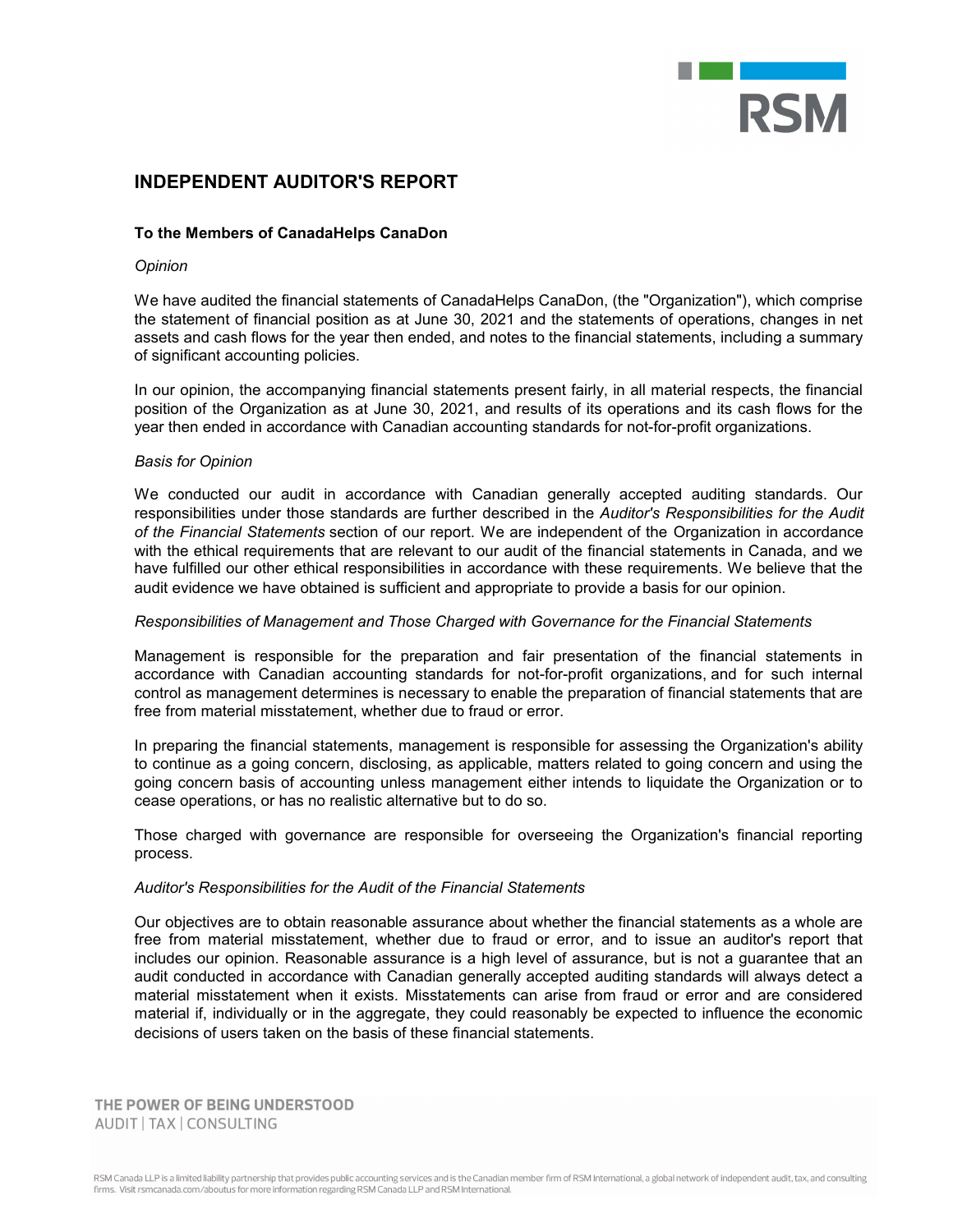As part of an audit in accordance with Canadian generally accepted auditing standards, we exercise professional judgment and maintain professional skepticism throughout the audit. We also:

- Identify and assess the risks of material misstatement of the financial statements, whether due to fraud or error, design and perform audit procedures responsive to those risks, and obtain audit evidence that is sufficient and appropriate to provide a basis for our opinion. The risk of not detecting a material misstatement resulting from fraud is higher than for one resulting from error, as fraud may involve collusion, forgery, intentional omissions, misrepresentations, or the override of internal control.
- Obtain an understanding of internal control relevant to the audit in order to design audit procedures that are appropriate in the circumstances, but not for the purpose of expressing an opinion on the effectiveness of the Organization's internal control.
- Evaluate the appropriateness of accounting policies used and the reasonableness of accounting estimates and related disclosures made by management.
- Conclude on the appropriateness of management's use of the going concern basis of accounting and, based on the audit evidence obtained, whether a material uncertainty exists related to events or conditions that may cast significant doubt on the Organization's ability to continue as a going concern. If we conclude that a material uncertainty exists, we are required to draw attention in our auditor's report to the related disclosures in the financial statements or, if such disclosures are inadequate, to modify our opinion. Our conclusions are based on the audit evidence obtained up to the date of our auditor's report. However, future events or conditions may cause the Organization to cease to continue as a going concern.
- Evaluate the overall presentation, structure and content of the financial statements, including the disclosures, and whether the financial statements represent the underlying transactions and events in a manner that achieves fair presentation.

We communicate with those charged with governance regarding, among other matters, the planned scope and timing of the audit and significant audit findings, including any significant deficiencies in internal control that we identify during our audit.

RSM Canada LLP

Chartered Professional Accountants Licensed Public Accountants November 11, 2021 Toronto, Ontario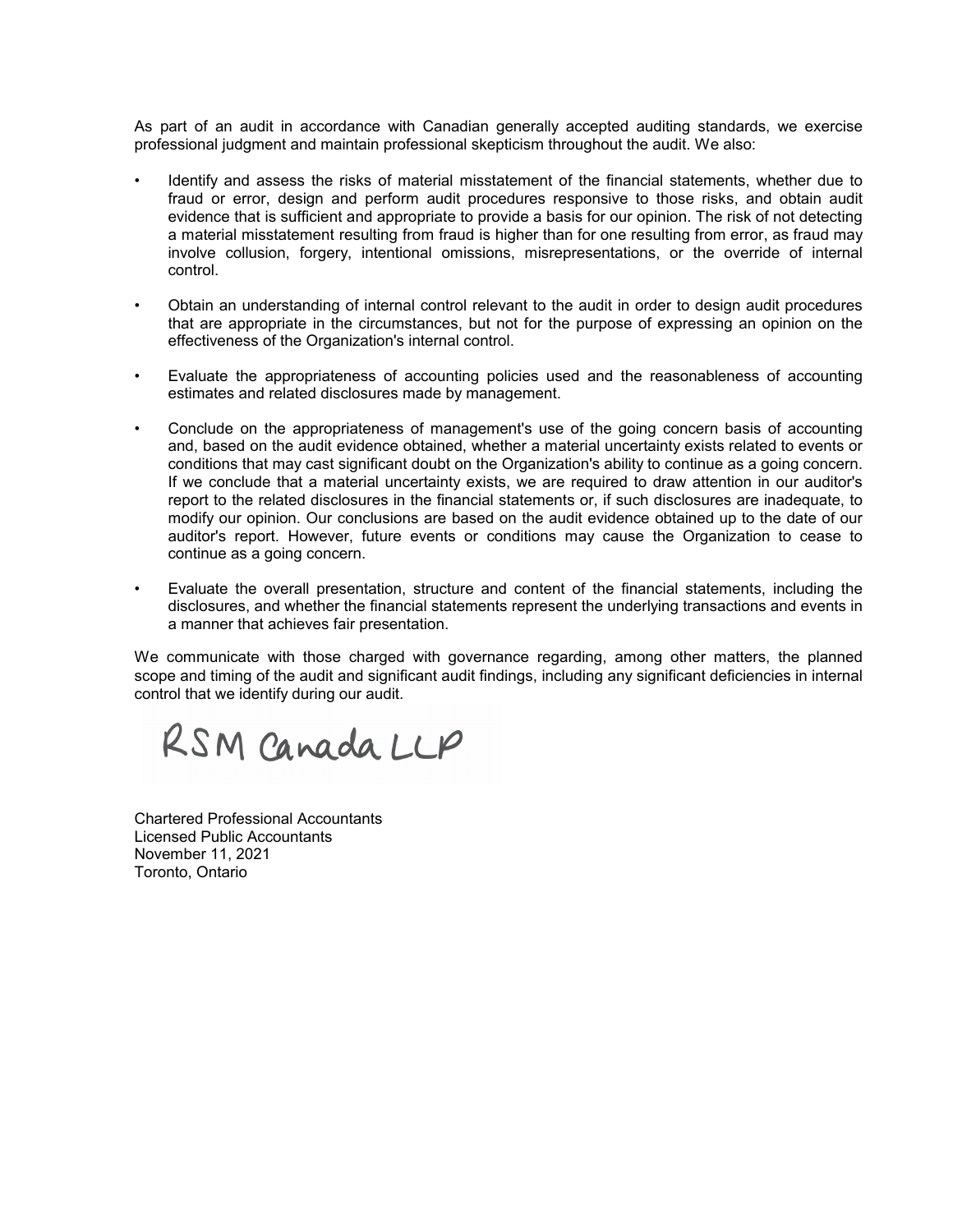|                                                           | 2021            | 2020            |
|-----------------------------------------------------------|-----------------|-----------------|
| <b>Assets</b>                                             |                 |                 |
| <b>Current</b>                                            |                 |                 |
| Cash                                                      | 1,196,523<br>\$ | 1,021,556<br>\$ |
| Restricted cash                                           | 1,966,449       | 1,602,971       |
| Restricted short-term deposits (Note 3)                   | 2,533,551       | 897,029         |
| Harmonized sales tax receivable                           | 197,133         | 147,665         |
| Prepaid expenses and other current assets                 | 182,741         | 91,823          |
| Designated cash (Notes 6 and 9)                           | 9,509,680       | 13,917,056      |
|                                                           |                 |                 |
|                                                           | 15,586,077      | 17,678,100      |
| Capital assets (Note 4)                                   | 3,204,379       | 1,903,251       |
| Intangible assets (Note 5)                                | 1,351,087       | 1,271,658       |
|                                                           | \$20,141,543    | \$20,853,009    |
|                                                           |                 |                 |
| <b>Liabilities</b>                                        |                 |                 |
| <b>Current</b>                                            |                 |                 |
| Accounts payable and accrued liabilities                  | \$<br>441,532   | \$<br>299,531   |
| Deferred contributions                                    | 144,590         | 62,747          |
| Current portion of long-term debt (Note 7)                | 57,676          | 56,700          |
| Contributions due to designated charities (Notes 6 and 9) | 9,509,680       | 13,917,056      |
|                                                           | 10,153,478      | 14,336,034      |
| Long-term debt (Note 7)                                   | 1,029,839       | 1,088,128       |
|                                                           |                 |                 |
|                                                           | 11,183,317      | 15,424,162      |
|                                                           |                 |                 |
| <b>Net Assets</b>                                         |                 |                 |
| <b>Unrestricted net assets</b>                            | 965,773         | 874,265         |
| <b>Operating reserve</b>                                  | 4,500,000       | 2,500,000       |
| Invested in intangible and capital assets                 | 3,492,453       | 2,054,582       |
|                                                           | 8,958,226       | 5,428,847       |
|                                                           |                 |                 |
|                                                           | \$20,141,543    | \$20,853,009    |

Approved by the Board

Juita ari

 $\overline{Dir<sub>ector</sub>}$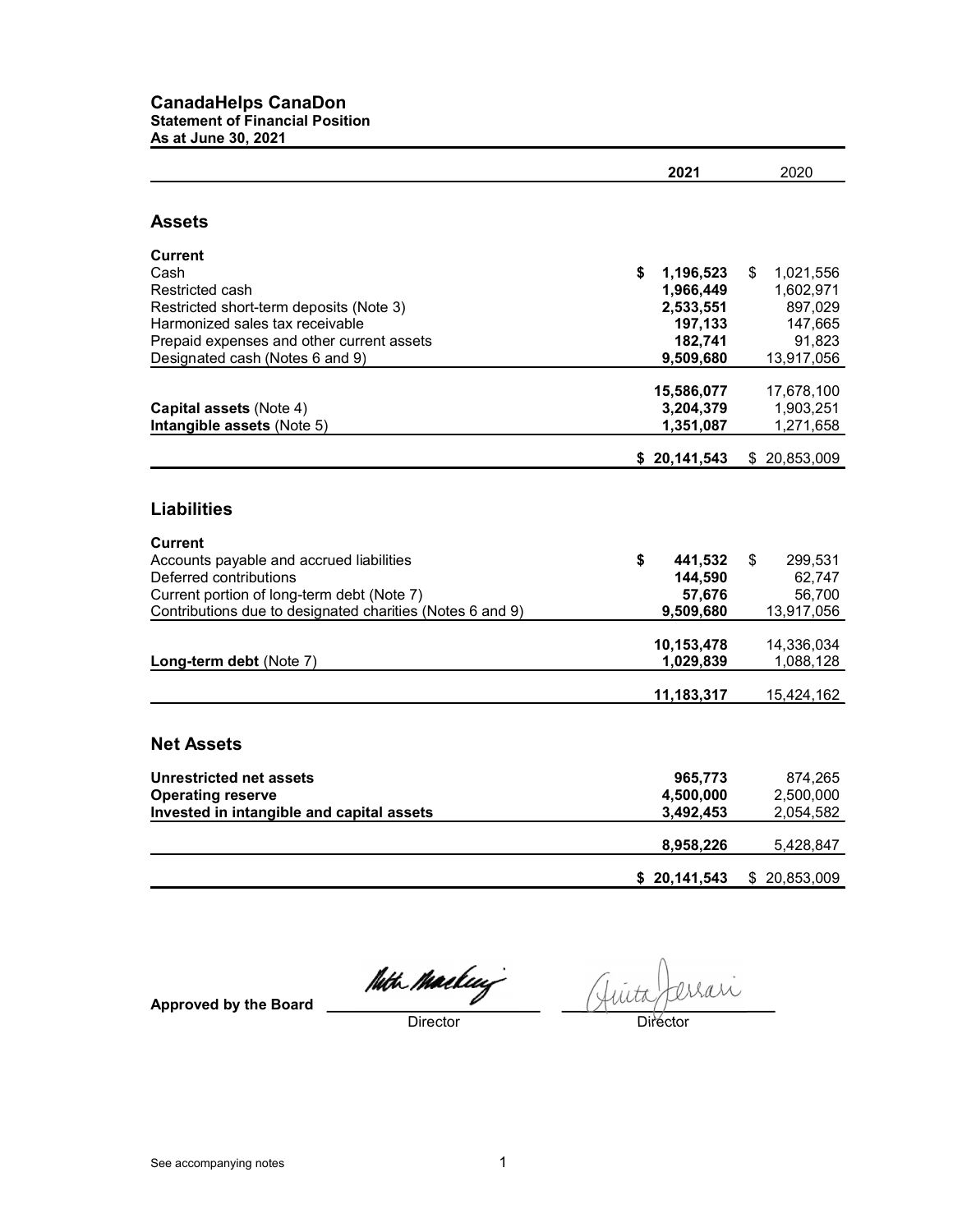# **CanadaHelps CanaDon Statement of Operations**

**Year Ended June 30, 2021**

|                                               | 2021            | 2020            |
|-----------------------------------------------|-----------------|-----------------|
| <b>Revenue</b>                                |                 |                 |
| Donations of cash and securities (Note 8)     | \$404,433,494   | \$301,373,871   |
| Donor management system                       | 286,563         |                 |
| Licensing                                     | 237,492         | 179,754         |
| Event transaction fees                        | 207,781         | 237,325         |
| Undisbursable funds (Note 9)                  | 120,789         | 144,993         |
| Interest                                      | 80,339          | 82,881          |
| Corporate donations and sponsorships          | 47,535          | 82,755          |
|                                               |                 |                 |
|                                               | 405,413,993     | 302,101,579     |
|                                               |                 |                 |
| <b>Expenses</b>                               |                 |                 |
| Donations to charities                        | 387,414,789     | 288,909,515     |
| Staffing costs                                | 6,388,407       | 4,413,368       |
| Bank charges and credit card fees             | 5,702,582       | 4,266,845       |
| Amortization of capital assets                | 669,358         | 480,568         |
| Marketing and charity education               | 546,207         | 394,851         |
| Consulting and other professional fees        | 434,682         | 253,082         |
| Office supplies and expense                   | 397,305         | 237,558         |
| Rent and occupancy costs                      | 209,014         | 170,788         |
| Legal, audit and insurance                    | 110,615         | 140,298         |
| Travel and conferences                        | 11,655          | 70,512          |
|                                               | 401,884,614     | 299,337,385     |
| Excess of revenues over expenses for the year | 3,529,379<br>\$ | \$<br>2,764,194 |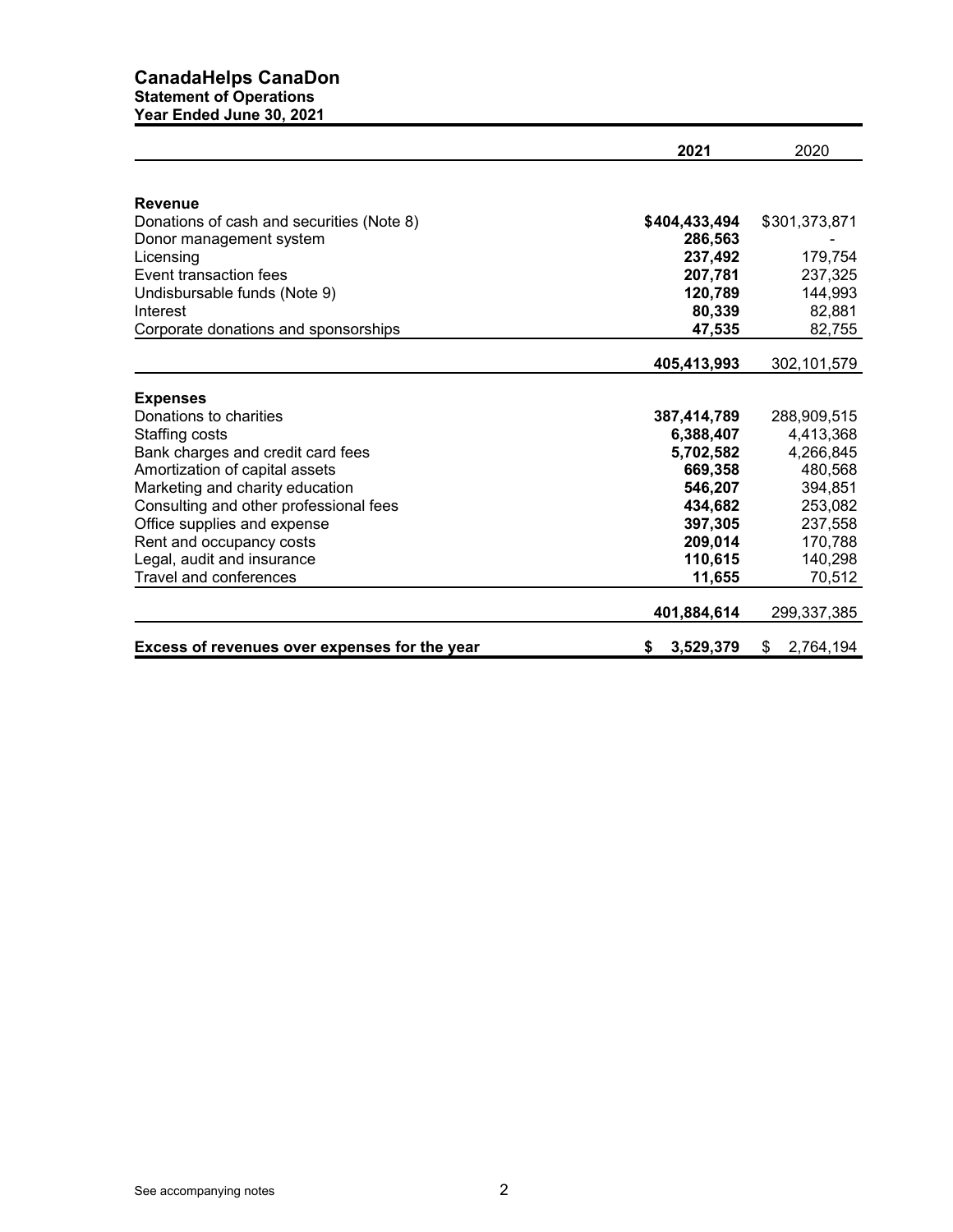# **CanadaHelps CanaDon Statement of Changes in Net Assets Year Ended June 30, 2021**

|                                        | 2021 |                                          |                             |                                                                  | 2020        |             |
|----------------------------------------|------|------------------------------------------|-----------------------------|------------------------------------------------------------------|-------------|-------------|
|                                        |      | <b>Unrestricted</b><br><b>Net Assets</b> | Operating<br><b>Reserve</b> | <b>Invested in</b><br>Intangible<br>and Capital<br><b>Assets</b> | Total       | Total       |
| Balance - at beginning of year         | \$   | 874.265                                  | \$2,500,000                 | \$2,054,582                                                      | \$5,428,847 | \$2,664,653 |
| Excess of revenues over expenses for   |      |                                          |                             |                                                                  |             |             |
| the year                               |      | 3,529,379                                |                             |                                                                  | 3,529,379   | 2,764,194   |
| Inter-fund transfers representing:     |      |                                          |                             |                                                                  |             |             |
| Purchase of capital assets             |      | (1, 417, 362)                            |                             | 1,417,362                                                        |             |             |
| Purchase and development of            |      |                                          |                             |                                                                  |             |             |
| intangible assets                      |      | (632, 554)                               |                             | 632,554                                                          |             |             |
| Amortization of capital and intangible |      |                                          |                             |                                                                  |             |             |
| assets                                 |      | 669,358                                  |                             | (669, 358)                                                       |             |             |
| Transfer to operating reserve          |      | (2,000,000)                              | 2,000,000                   |                                                                  |             |             |
| Loan repayments                        |      | (57, 313)                                |                             | 57,313                                                           |             |             |
| Balance - at end of year               | \$   | 965,773                                  | \$4,500,000                 | \$3,492,453                                                      | \$8,958,226 | \$5,428,847 |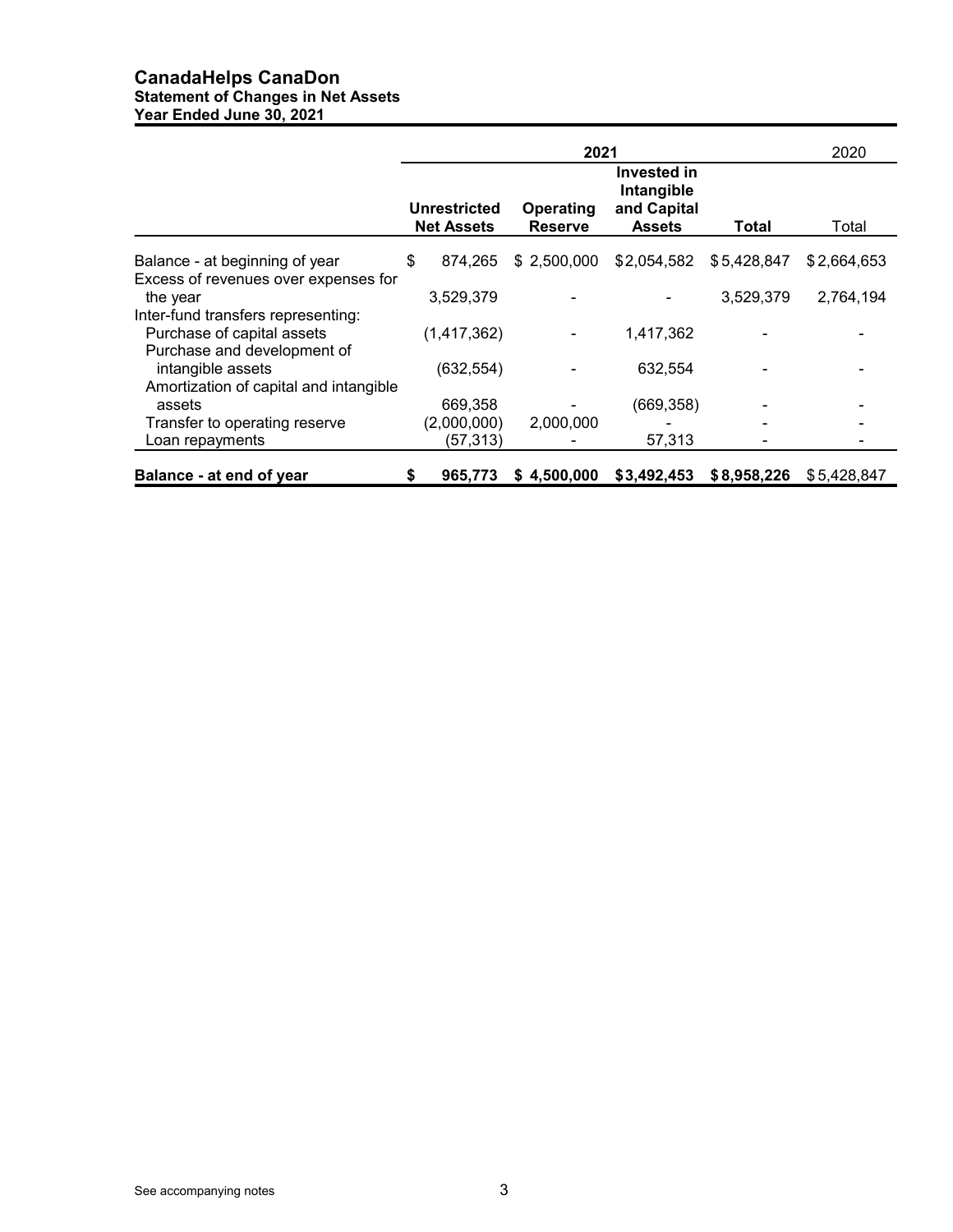|                                                                       | 2021            | 2020            |           |
|-----------------------------------------------------------------------|-----------------|-----------------|-----------|
| Cash provided by (used in)                                            |                 |                 |           |
| <b>Operations</b>                                                     |                 |                 |           |
| Donations received                                                    | \$404,433,494   | \$301,373,871   |           |
| Donations paid                                                        | (391, 822, 164) | (280, 059, 667) |           |
| Fees, sponsorships and other contributions to CanadaHelps             | 900,160         | 619,826         |           |
| Cash paid to employees and suppliers                                  | (13,741,137)    | (9,847,880)     |           |
| Interest received                                                     | 80,339          |                 | 82,881    |
|                                                                       | (149, 308)      | 12,169,031      |           |
|                                                                       |                 |                 |           |
| Investing<br>Proceeds from sale of guaranteed investment certificates | 896,163         | 903,631         |           |
| Purchase of guaranteed investment certificates                        | (2,508,557)     | (887, 606)      |           |
| Purchase of capital assets                                            | (1, 417, 362)   |                 | (47, 961) |
| Purchase and development of intangible assets                         | (632, 554)      | (763, 927)      |           |
| Proceeds on disposition of capital assets                             |                 |                 | 500       |
|                                                                       |                 |                 |           |
|                                                                       | (3,662,310)     | (795, 363)      |           |
| <b>Financing</b>                                                      |                 |                 |           |
| Repayment of loan                                                     | (57, 313)       |                 | (55, 361) |
| Net change in cash                                                    | (3,868,931)     | 11,318,307      |           |
|                                                                       |                 |                 |           |
| Cash, beginning of year                                               | 16,541,583      | 5,223,276       |           |
| Cash, end of year                                                     | \$12,672,652    | \$16,541,583    |           |
|                                                                       |                 |                 |           |
| Cash is represented by                                                |                 |                 |           |
| Cash                                                                  | \$<br>1,196,523 | \$<br>1,021,556 |           |
| Restricted cash                                                       | 1,966,449       | 1,602,971       |           |
| Designated cash                                                       | 9,509,680       | 13,917,056      |           |

**\$ 12,672,652** \$ 16,541,583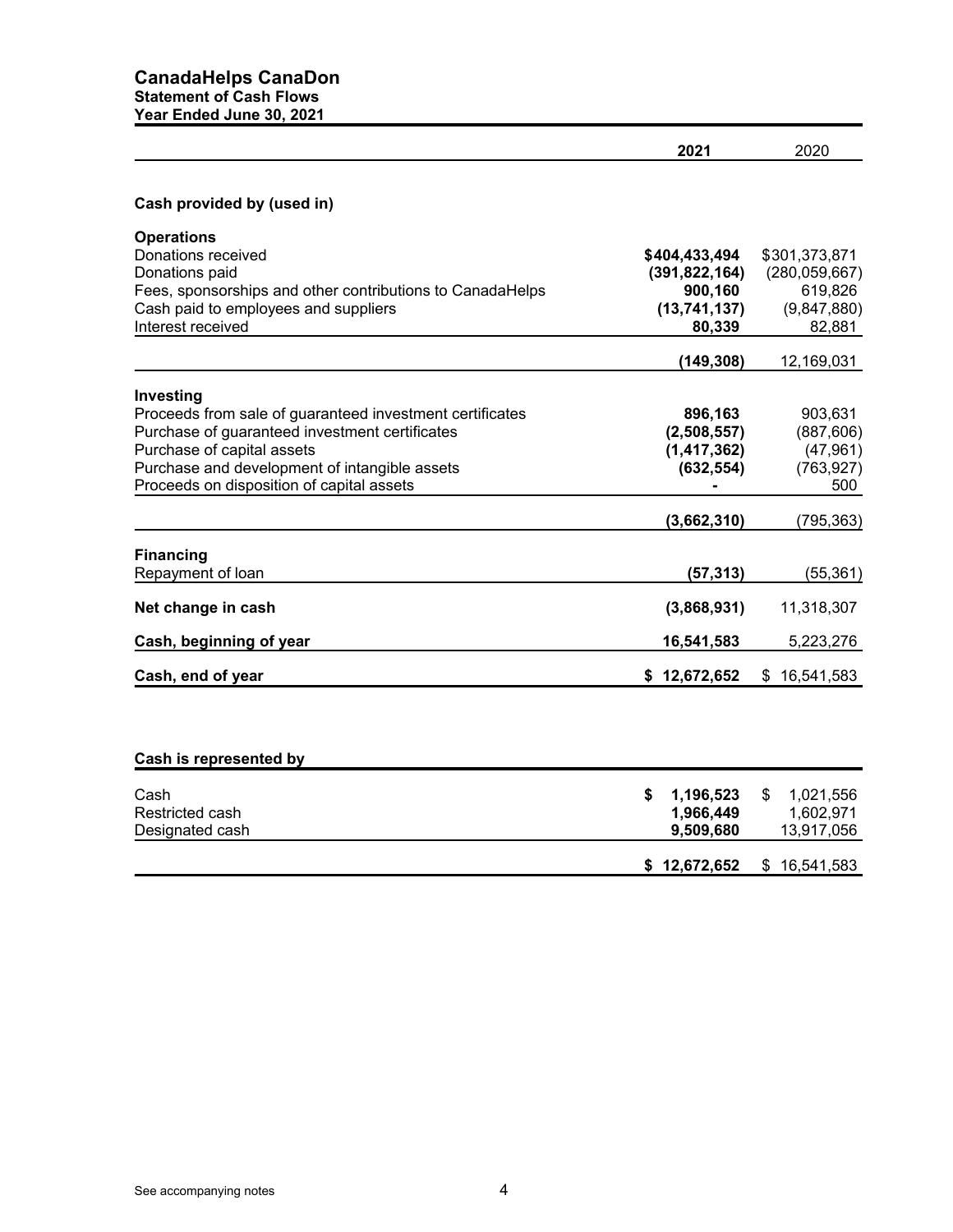## **1. ORGANIZATION**

CanadaHelps CanaDon ("CanadaHelps"') is a non-profit corporation without share capital incorporated under the Canada Not-for-Profit Corporations Act and is a registered charity under the Income Tax Act (Canada) and, as such, is generally exempt from income taxes and is able to issue donation receipts for income tax purposes. In order to maintain its status as a registered charity under the Act, CanadaHelps must meet certain requirements within the Act.

CanadaHelps' purpose is to inform, inspire and connect donors and charities and to democratize access to effective technology and education in the charitable sector.

CanadaHelps offers donors an e-commerce solution for fundraising or donating to any registered Canadian Charity. CanadaHelps provides charities open access to its affordable on-line fundraising platform and training so they can better connect with the people who support them.

# **2. SIGNIFICANT ACCOUNTING POLICIES**

These financial statements have been prepared using Canadian accounting standards for not-forprofit organizations and include the following significant accounting policies:

## **Fund Accounting**

Unrestricted net assets represents cumulative excess of revenue over expenses that are not restricted and available for general use by CanadaHelps.

The operating reserve was established by the Board of Directors to provide working capital for future operating costs. The objective of the operating reserve is to obtain a minimum operating reserve amount of approximately six months of average operating expenses. During the 2021 fiscal year, the Board of Directors approved a transfer of \$2,000,000 from unrestricted net assets to the operating reserve (2020 - \$2,500,000). A matching amount of cash and short-term deposits has been internally restricted to fund the operating reserve.

Invested in intangible and capital assets represents the net book value of all intangible and capital assets, less any related debt.

#### **Financial Assets and Liabilities**

CanadaHelps initially measures its financial assets and liabilities at fair value. CanadaHelps subsequently measures all its financial assets and financial liabilities at amortized cost.

Financial assets and liabilities include cash, short-term deposits, designated cash, accounts payable and accrued liabilities, long-term debt and contributions due to designated charities.

## **Short-term Deposits**

Short-term deposits are comprised of guaranteed investment certificates and are recorded at amortized cost plus accrued interest.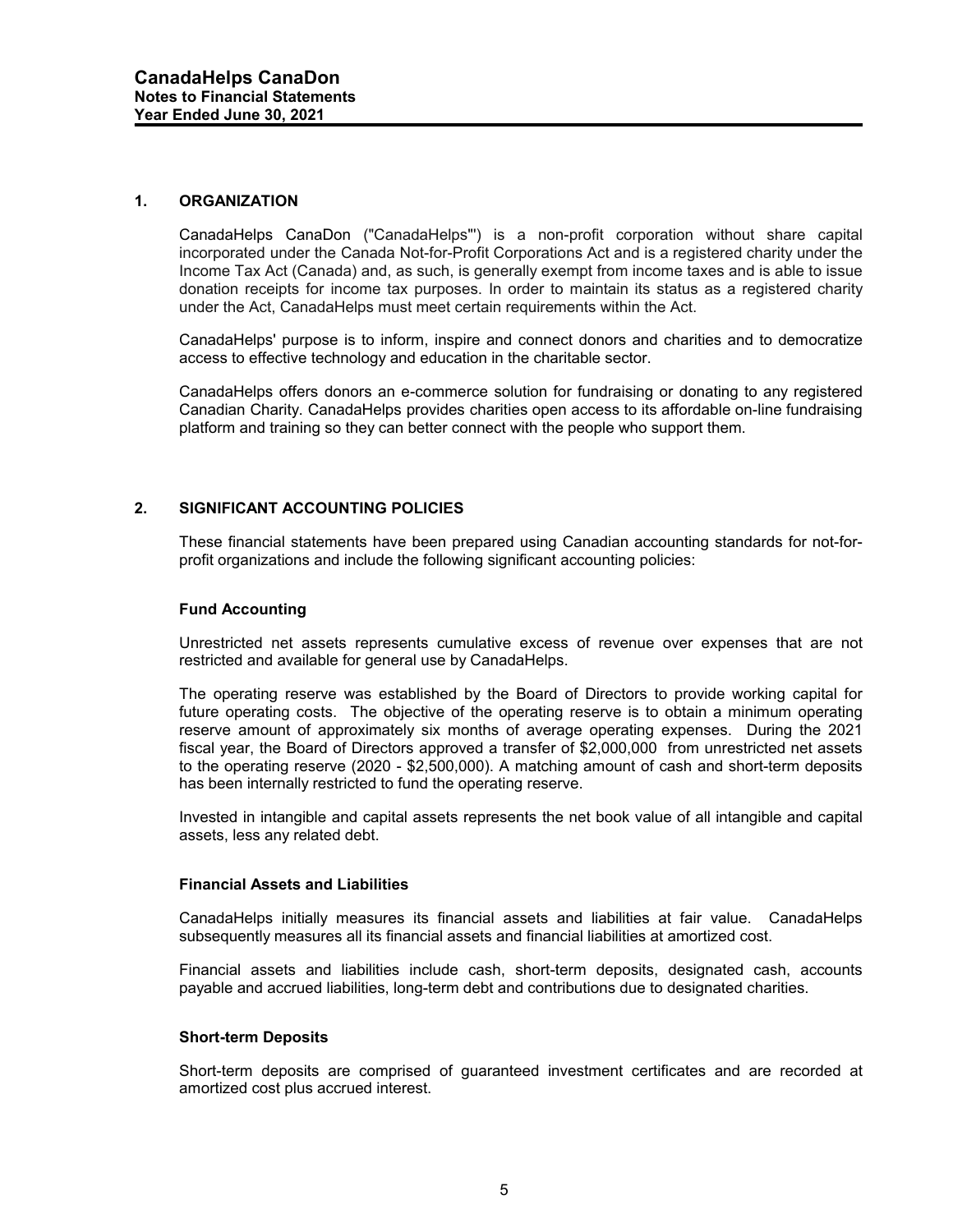# **2. SUMMARY OF SIGNIFICANT ACCOUNTING POLICIES** (Cont'd)

## **Capital Assets**

Capital assets are recorded at cost and amortized over their estimated useful lives at the following annual rates:

| Property and Equipment        |                                |
|-------------------------------|--------------------------------|
| Office condominium            | - 40 years straight-line basis |
| <b>Furniture and fixtures</b> | - 20% declining balance basis  |
| Office equipment              | - 5 years straight-line basis  |
| Computer hardware             | - 2 years straight-line basis  |

## **Intangible Assets**

Intangible assets are recorded at cost and amortized over their estimated useful lives at the following annual rates:

| Intangible Assets         |                               |
|---------------------------|-------------------------------|
| Software                  | - 2 years straight-line basis |
| Website development costs | - 3 years straight-line basis |
| Donor Management System   | - 3 years straight-line basis |

#### **Impairment**

When conditions indicate an intangible or capital asset is impaired, the carrying value of the asset is written down to the asset's fair value or replacement cost. The write down is recorded as an expense in the statement of revenue and expenses. A write-down shall not be reversed.

#### **Revenue Recognition**

CanadaHelps follows the deferral method of accounting for contributions. Contributions include donations of cash and securities, corporate and other donations and sponsorships. Unrestricted contributions are recorded as revenue when received or receivable if the amount can be reasonably estimated and collection is reasonably assured. Externally restricted contributions are recognized as revenue in the year in which the related expenditures are incurred. Where a portion of a contribution relates to a future period, it is deferred and recognized in that subsequent period.

Undisbursable funds represent cheques and electronic fund transfers that are deemed undisbursable after reasonable attempts to contact the charity and/or the donor. These also include gift cards that have not been redeemed after 18 months. These funds are included in the contributions due to designated charities in the Statement of Financial Position. The Board of Directors approved the policy that any donation that is deemed undisbursable shall be used to support CanadaHelps' programs and services on an annual basis. Notwithstanding the policy, CanadaHelps will always honour and redeem any and all gift cards, even if they were declared undisbursable.

Donor management system revenue includes subscription fees that are billed annually and the revenue is deferred and recognized in the month in which the performance obligation is satisfied.

Interest and other income is recorded as earned.

Revenues and expenses from conferences are recorded in the period in which the event occurs.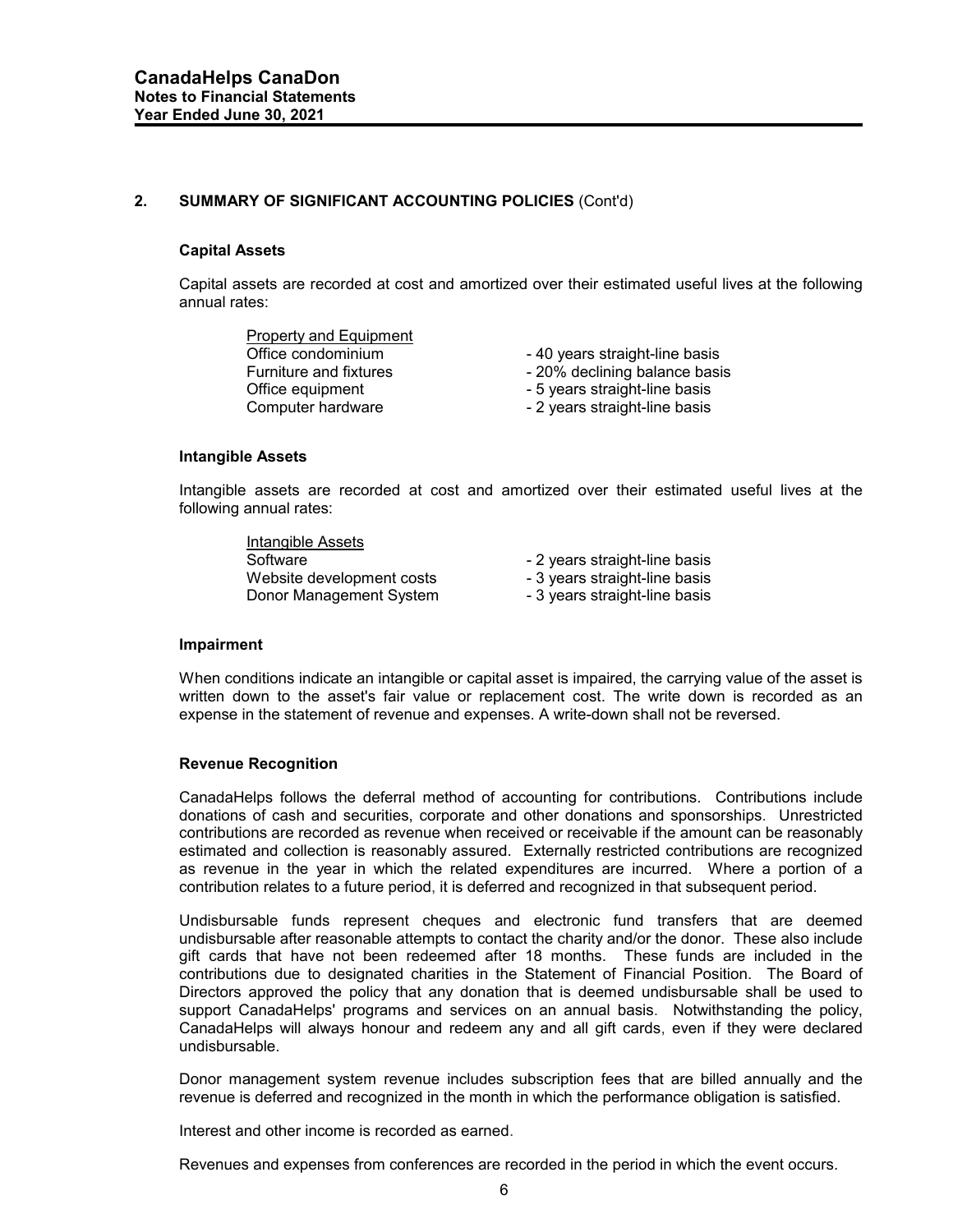# **2. SUMMARY OF SIGNIFICANT ACCOUNTING POLICIES** (Cont'd)

## **Use of Estimates**

The preparation of CanadaHelps' financial statements in conformity with Canadian accounting standards for not-for-profit organizations requires management to make estimates and assumptions that affect the reported amounts of assets and liabilities, disclosure of contingent assets and liabilities at the date of the financial statements and the reported amounts of revenues and expenses during the year.

Key areas of estimates made by management include useful lives for amortization of capital and intangible assets. Actual results could differ from these and other estimates, the impact of which would be recorded in future periods.

# **3. RESTRICTED SHORT-TERM DEPOSITS**

Details of restricted short-term deposits are as follows:

|              |                                            | 2021            | 2020    |
|--------------|--------------------------------------------|-----------------|---------|
| \$1,650,000  | GIC - 1.2%, due July 20, 2021              | $$1,668,715$ \$ |         |
|              | \$ 358,557 GIC - 1%, due March 12, 2022    | 359,638         |         |
|              | \$ 500,000 GIC - 1.1%, due July 20, 2021   | 505,198         | -       |
| \$500,000    | GIC - 1.40%, due July 20, 2020             |                 | 506,616 |
| \$<br>37,606 | GIC - 1.60%, due February 22, 2021         | ۰               | 37,822  |
|              | \$ 350,000 GIC - 2.45%, due March 12, 2021 |                 | 352,591 |
|              |                                            |                 |         |
|              |                                            | \$2,533,551     | 897.029 |

## **4. CAPITAL ASSETS**

|                               | Cost        |   | <b>Accumulated</b><br>Amortization | <b>Net</b><br>2021 | <b>Net</b><br>2020 |
|-------------------------------|-------------|---|------------------------------------|--------------------|--------------------|
| Office condominium            | \$3,157,238 | S | 125,156                            | \$3,032,082        | \$1,775,534        |
| <b>Furniture and fixtures</b> | 85,790      |   | 34,651                             | 51.139             | 63,953             |
| Office equipment              | 69,742      |   | 25,181                             | 44,561             | 44,992             |
| Computer hardware             | 306,372     |   | 229,775                            | 76,597             | 18,772             |
|                               | \$3,619,142 |   | 414.763                            | \$3,204,379        | 1,903,251          |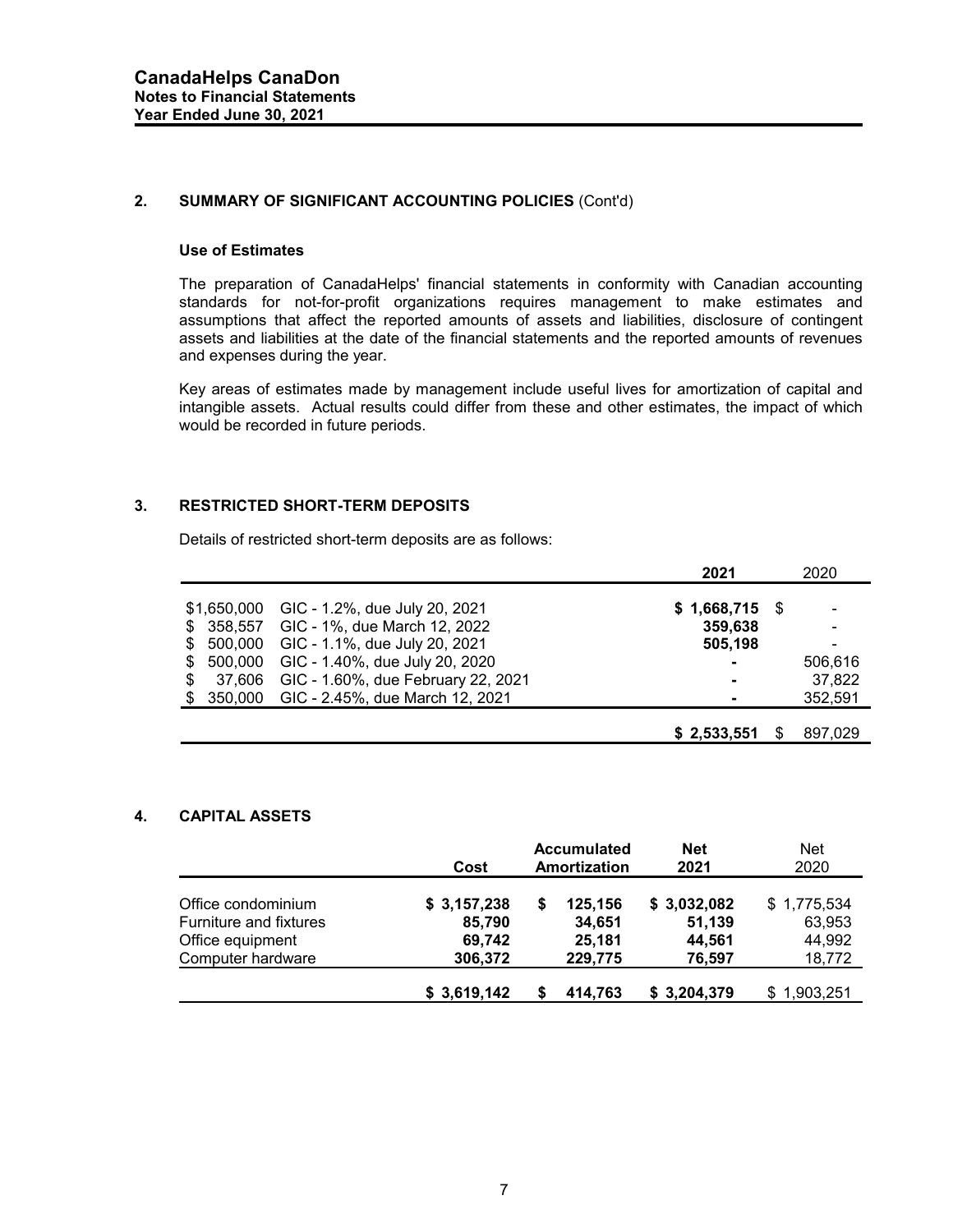# **5. INTANGIBLE ASSETS**

|                                                                        | Cost                            | <b>Accumulated</b><br>Amortization | <b>Net</b><br>2021                | <b>Net</b><br>2020               |
|------------------------------------------------------------------------|---------------------------------|------------------------------------|-----------------------------------|----------------------------------|
| Software<br>Website development costs<br>Donor Management System (DMS) | 193,874<br>2,564,473<br>527,973 | 169.964<br>1,629,767<br>135,502    | 23,910<br>S<br>934,706<br>392,471 | S<br>7,603<br>857,548<br>406,507 |
|                                                                        | \$3,286,320                     | \$1,935,233                        | \$1,351,087                       | \$1,271,658                      |

# **6. DESIGNATED CASH AND CONTRIBUTIONS DUE TO DESIGNATED CHARITIES**

Designated cash and contributions due to designated charities represent funds set aside by CanadaHelps policy for immediate payment to charities. CanadaHelps remits the donations received to the designated charities every week, by electronic funds transfer. Where a charity does not permit electronic funds transfer, the donations are remitted by cheque on a monthly basis. Included in the designated cash are restricted donations of equity securities which have not been liquidated and distributed to the appropriate charity. The fair market value of these securities at year end is \$521,572 (2020 - \$418,939). Since the assets are designated for the charities, any gains or losses as a result of change in the fair market value of equity securities at the time of disposition is not recognized in the statement of operations. The disbursement to the designated charities is based on the proceeds at the time of sale. During July 2021, \$6,352,978 (July 2020 - \$12,053,669) of the designated cash and contributions due to designated charities were processed through electronic funds transfer and cheque.

# **7. LONG-TERM DEBT**

During the 2015 fiscal year, CanadaHelps entered into a loan facility agreement with The Muttart Foundation to help finance costs related to its technology and product road map. CanadaHelps has available a loan facility of up to \$455,000. In January 2015, CanadaHelps had drawn \$35,000 from the loan facility. On April 17, 2018, the purpose and term of the loan was amended such that the loan can also be used to finance the purchase of real property and will be payable until December 31, 2028. In the 2019 fiscal year, CanadaHelps drew a further \$306,250 from the loan facility for a remaining principal of \$330,750, prior to the annual principal payment of \$33,075. Interest is payable at 3.5% per annum and the principal is payable in equal installments over the term of the loan.

In the 2019 fiscal year, CanadaHelps entered into a mortgage agreement for \$918,750 to purchase the office condominium. Interest is payable at 4.06% over the period of 25 years. There is an overdraft limit at a chartered bank in the amount of \$500,000. Covenants imposed by the bank require that CanadaHelps maintain a debt service coverage ratio (earnings before interest, depreciation, and amortization divided by current portion of long term debt and interest expense) of 1:1 at all times. CanadaHelps is materially in compliance with its covenant requirements as at June 30, 2021.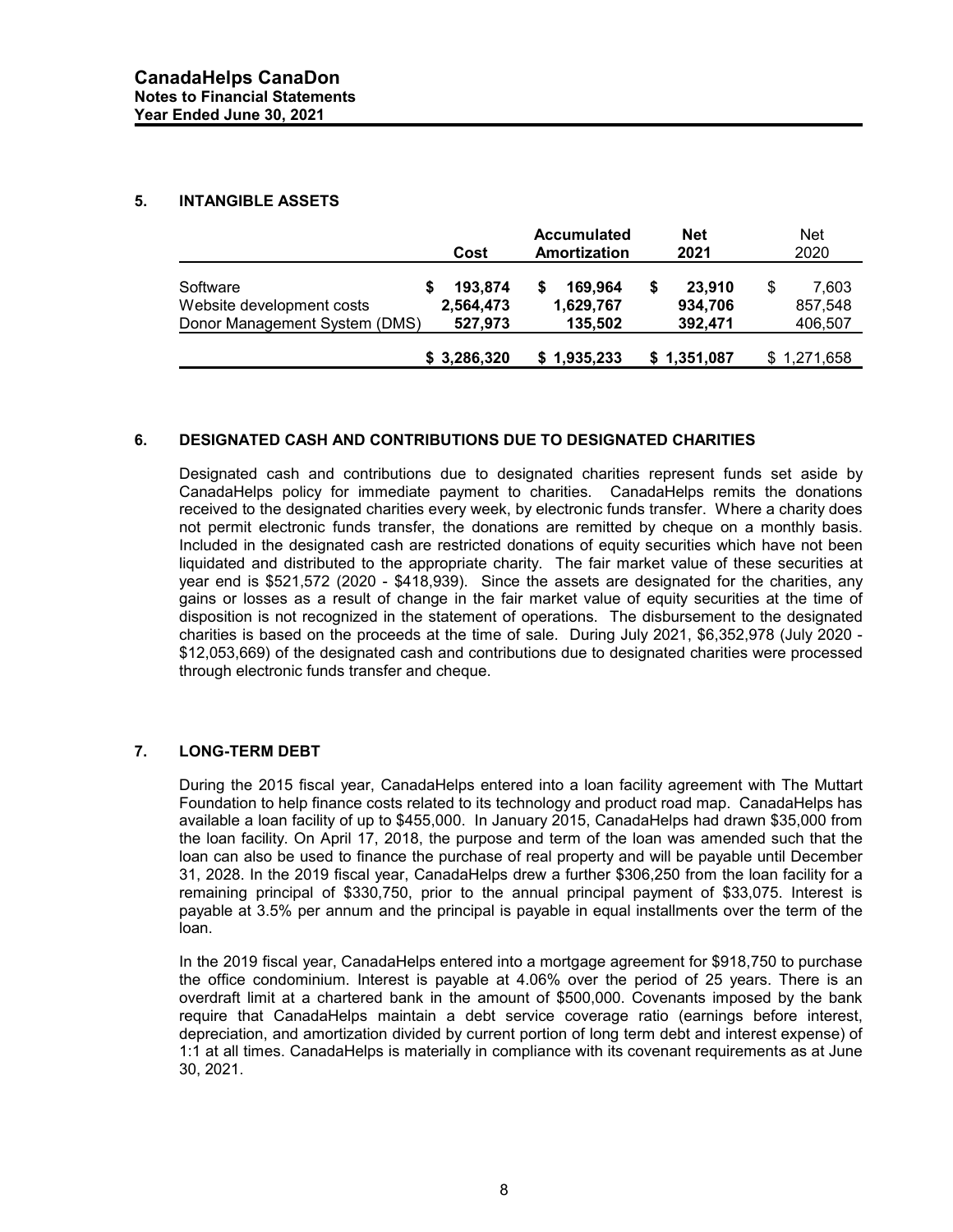# **7. LONG-TERM DEBT** (Cont'd)

Details of the loan payables are as follows:

|                                                           | 2021                   | 2020                         |
|-----------------------------------------------------------|------------------------|------------------------------|
| Balance - beginning of year<br>Repayments during the year | 1,144,828<br>(57, 313) | \$<br>1,200,189<br>(55, 361) |
|                                                           |                        |                              |
| Less: current portion                                     | 1,087,515<br>(57, 676) | 1,144,828<br>(56, 700)       |
| Long-term portion                                         | 1,029,839              | \$<br>1,088,128              |

Principal payments due in the next five years and thereafter are as follows:

| 2022       | \$<br>57,677 |  |
|------------|--------------|--|
| 2023       | 58,695       |  |
| 2024       | 59,754       |  |
| 2025       | 60,858       |  |
| 2026       | 62,007       |  |
| Thereafter | 788,524      |  |
|            |              |  |
|            | 1,087,515    |  |

# **8. DONATIONS OF CASH AND SECURITIES**

Included in the donations of cash and securities is \$1,993,878 (2020 - \$1,492,647) donated to CanadaHelps to be used solely to further its charitable objectives.

## **9. UNDISBURSABLE FUNDS**

Undisbursable funds recorded as revenue in the Statement of Operations was \$120,789 (2020 - \$144,993). In accordance with the accounting policy (see Note 2), undisbursable funds will be recognized as operating revenue at the beginning of each fiscal year. As a result, an amount of \$92,269 of undisbursable funds will be recognized as revenue on July 1, 2021.

# **10. FINANCIAL INSTRUMENTS AND RISK EXPOSURE**

CanadaHelps is exposed to various risks through its financial instruments. The following analysis provides a measure of CanadaHelps risk exposure at the statement of financial position date.